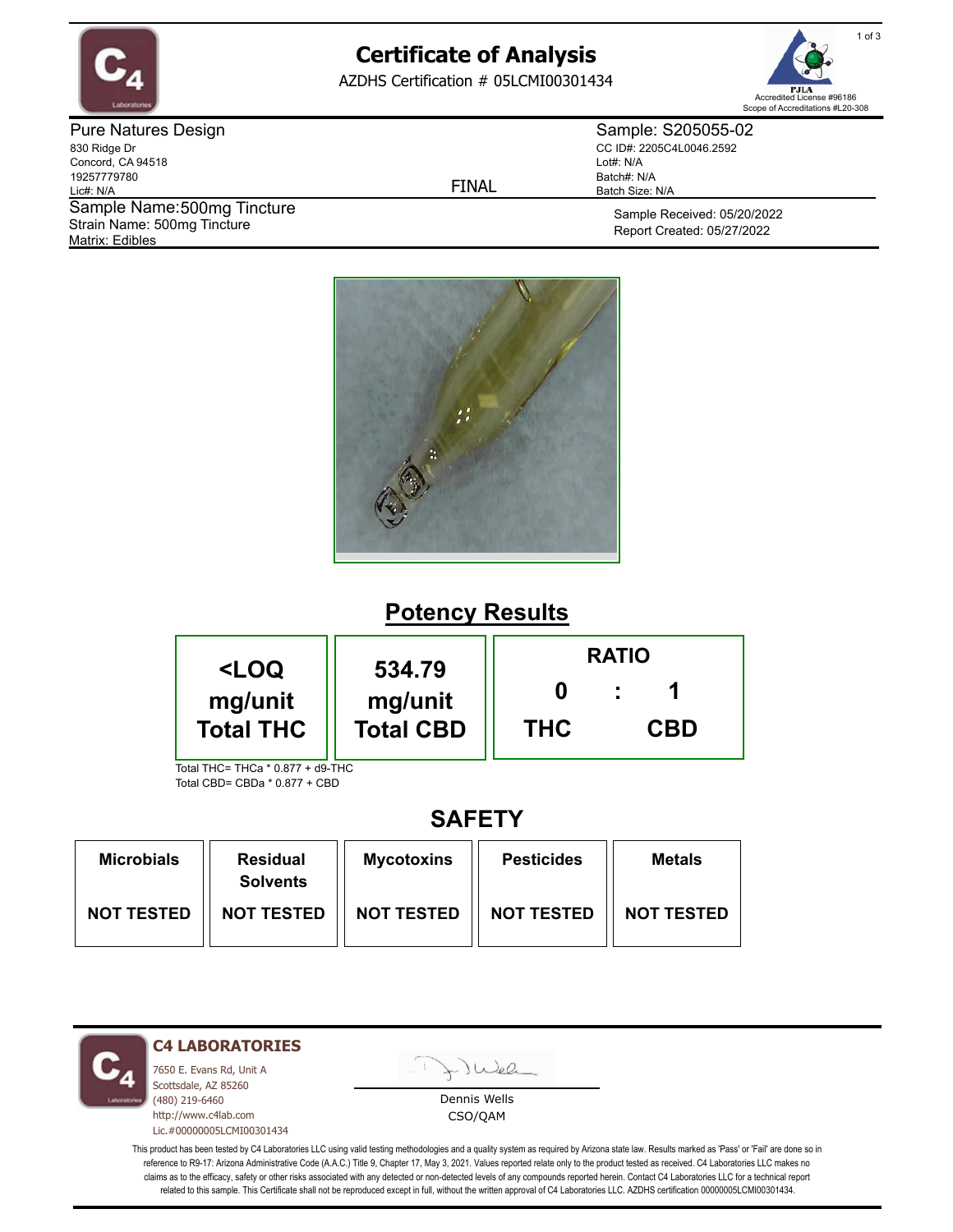

## **Certificate of Analysis**

AZDHS Certification # 05LCMI00301434



Pure Natures Design 830 Ridge Dr Concord, CA 94518 19257779780 Lic#: N/A Matrix: Edibles Sample Name: 500mg Tincture Strain Name: 500mg Tincture

FINAL

Lot#: N/A

Batch#: N/A Batch Size: N/A

Sample: S205055-02 CC ID#: 2205C4L0046.2592

> Sample Received: 05/20/2022 Report Created: 05/27/2022

### **Cannabinoids by HPLC - Commercial**

Date Analyzed: 05/24/2022 Analyst Initials: KWT

| Analyte                   | LOQ           | <b>Mass</b> | <b>Mass</b> | <b>Mass</b> | Q              |
|---------------------------|---------------|-------------|-------------|-------------|----------------|
|                           | $\frac{0}{0}$ | $\%$        | mg/g        | mg/unit     |                |
| <b>THCA</b>               | 0.0388        | $<$ LOQ     | $<$ LOQ     | $<$ LOQ     | Q <sub>3</sub> |
| d9-THC                    | 0.0388        | $<$ LOQ     | $<$ LOQ     | $<$ LOQ     | Q <sub>3</sub> |
| $d8-THC$                  | 0.0388        | $<$ LOQ     | $<$ LOQ     | $<$ LOQ     | Q <sub>3</sub> |
| <b>CBDA</b>               | 0.0388        | $<$ LOQ     | $<$ LOQ     | $<$ LOQ     | Q <sub>3</sub> |
| CBD                       | 0.0388        | 1.86        | 18.60       | 534.79      | Q <sub>3</sub> |
| <b>CBG</b>                | 0.0388        | $<$ LOQ     | $<$ LOQ     | $<$ LOQ     | Q <sub>3</sub> |
| <b>CBN</b>                | 0.0388        | $<$ LOQ     | $<$ LOQ     | $<$ LOQ     | Q <sub>3</sub> |
| <b>CBC</b>                | 0.0388        | $<$ LOQ     | $<$ LOQ     | $<$ LOQ     | Q <sub>3</sub> |
| Total Cannabinoids 0.0388 |               | 1.86        | 18.60       | 534.79      | Q <sub>3</sub> |
| <b>Total THC</b>          | 0.0388        | $<$ LOQ     | $<$ LOQ     | $<$ LOQ     | Q <sub>3</sub> |
| <b>Total CBD</b>          | 0.0388        | 1.86        | 18.60       | 534.79      | Q3             |

Total THC= THCa \* 0.877 + d9-THC. Total CBD= CBDa \* 0.877 + CBD. LOQ = Limit of Quantitation; NR = Not Reported; ND = Not Detected.

Unless otherwise stated all quality control samples performed within

specifications established by the Laboratory.

Cannabinoids method: HPLC-DAD.

1 unit= 28.752g

Unit Description: 30mL bottle



#### **C4 LABORATORIES**

7650 E. Evans Rd, Unit A Scottsdale, AZ 85260 (480) 219-6460 http://www.c4lab.com Lic.#00000005LCMI00301434



Dennis Wells CSO/QAM

This product has been tested by C4 Laboratories LLC using valid testing methodologies and a quality system as required by Arizona state law. Results marked as 'Pass' or 'Fail' are done so in reference to R9-17: Arizona Administrative Code (A.A.C.) Title 9, Chapter 17, May 3, 2021. Values reported relate only to the product tested as received. C4 Laboratories LLC makes no claims as to the efficacy, safety or other risks associated with any detected or non-detected levels of any compounds reported herein. Contact C4 Laboratories LLC for a technical report related to this sample. This Certificate shall not be reproduced except in full, without the written approval of C4 Laboratories LLC. AZDHS certification 00000005LCMI00301434.

2 of 3